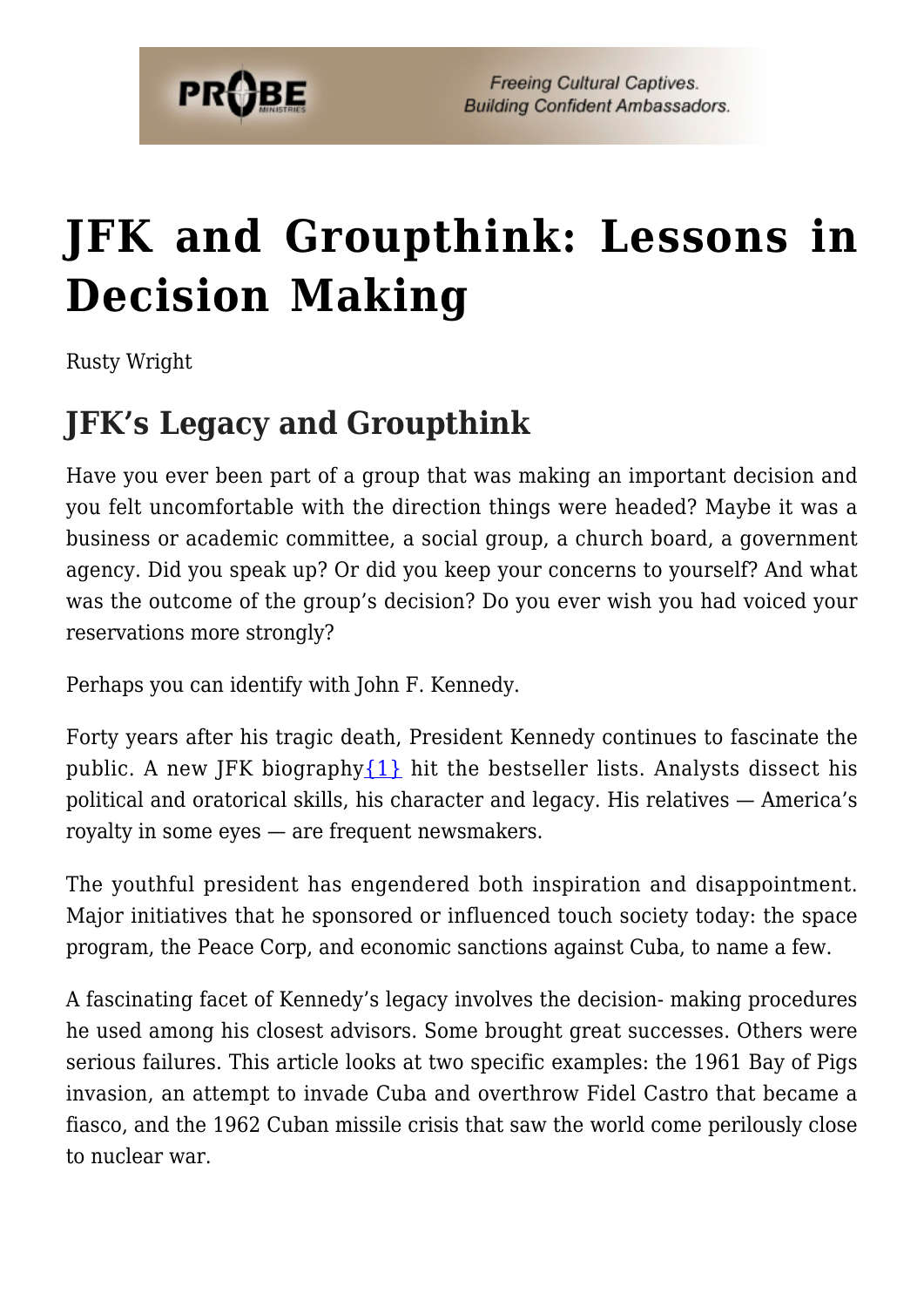

Yale social psychologist Irving Janis studied these episodes carefully and concluded that too often decision makers are blinded by their own needs for selfesteem they get from being an accepted member of a socially important insiders group. Fears of shattering the warm feelings of perceived unanimity  $-$  of rocking the boat — kept some of Kennedy's advisors from objecting to the Bay of Pigs plan before it was too late. After that huge blunder, JFK revamped his decision-making process to encourage dissent and critical evaluation among his team. In the Cuban missile crisis, virtually the same policymakers produced superior results[.{2}](#page-7-1)

"Groupthink" was the term Janis used for the phenomenon of flawed group dynamics that can let bad ideas go unchallenged and can sometimes yield disastrous outcomes. This article will consider how groupthink might have affected JFK and a major television enterprise, and how it can affect you.

#### **The Bay of Pigs Invasion**

"How could I have been so stupid?" $\{3\}$  President John F. Kennedy asked that after the Bay of Pigs fiasco. He called it a "colossal mistake." $\{4\}$  It left him feeling depressed, guilty, bitter, and in tears.  $\{5\}$  One historian later called the Bay of Pigs, "one of those rare events in history — a perfect failure." $\{6\}$ 

What happened? In 1961, CIA and military leaders wanted to use Cuban exiles to overthrow Fidel Castro. After lengthy consideration among his top advisors, Kennedy approved a covert invasion. Advance press reports alerted Castro to the threat. Over 1,400 invaders at the *Bahía de Cochinos* (Bay of Pigs) were vastly outnumbered. Lacking air support, necessary ammunition and an escape route, nearly 1,200 surrendered. Others died.

Declassified CIA documents help illuminate the invasion's flaws. Top CIA leaders blamed Kennedy for not authorizing vital air strikes. Other CIA analysts fault the wishful thinking that the invasion would stimulate an uprising among Cuba's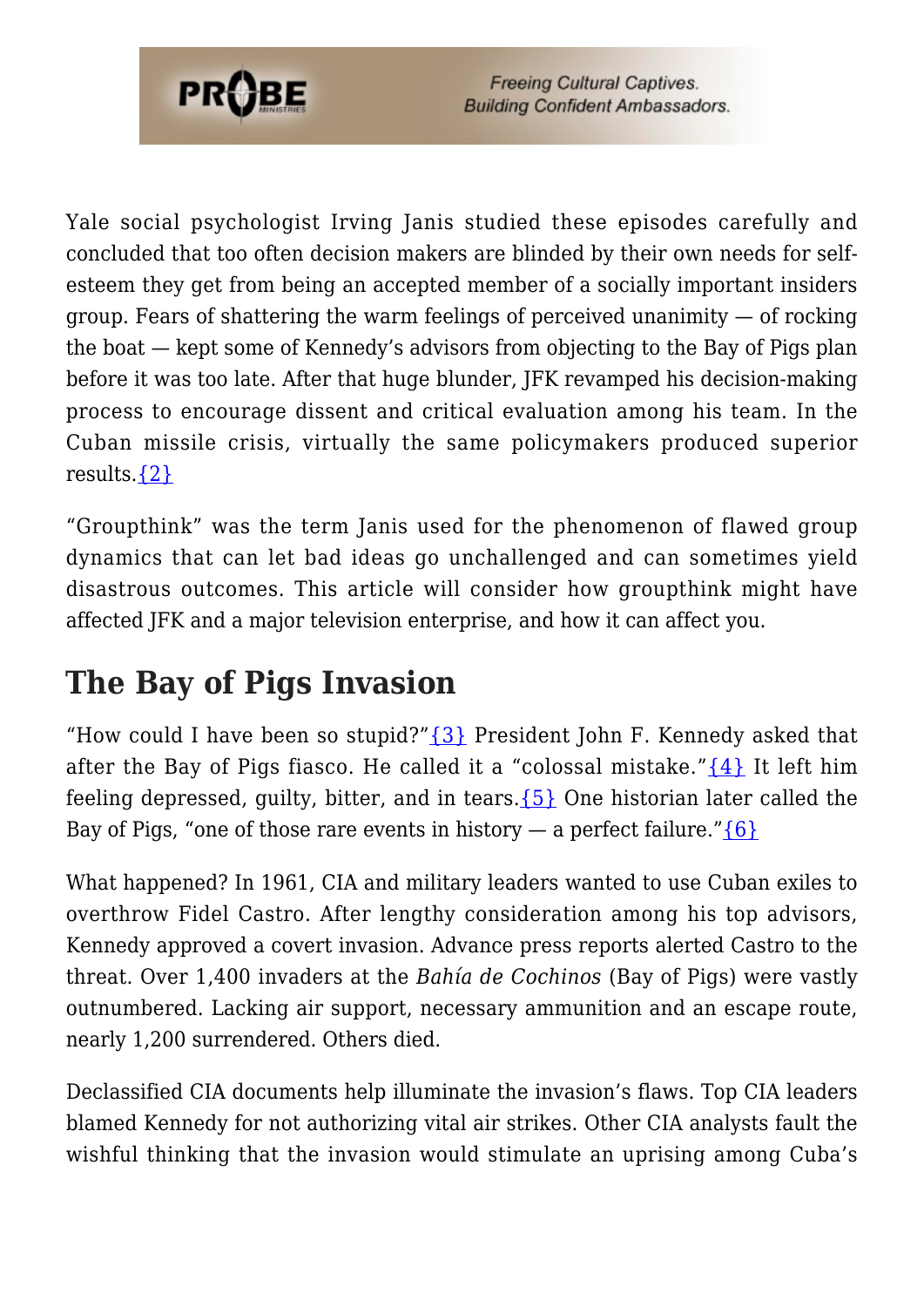

populace and military. Planners assumed the invaders could simply fade into the mountains for guerilla operations. Trouble was, eighty miles of swampland separated the bay from the mountains. The list goes on.  $\{7\}$ 

Irving Janis felt that Kennedy's top advisors were unwilling to challenge bad ideas because it might disturb perceived or desired group concurrence. Presidential advisor Arthur Schlesinger, for instance, presented serious objections to the invasion in a memorandum to the president, but suppressed his doubts at the team meetings. Attorney General Robert Kennedy privately admonished Schlesinger to support the president's decision to invade. At one crucial meeting, JFK called on each member for his vote for or against the invasion. Each member, that is, except Schlesinger — whom he knew to have serious concerns. Many members assumed other members agreed with the invasion plan.  $\{8\}$ 

Schlesinger later lamented, "In the months after the Bay of Pigs I bitterly reproached myself for having kept so silent during those crucial discussions in the cabinet room." He continued, "I can only explain my failure to do more than raise a few timid questions by reporting that one's impulse to blow the whistle on this nonsense was simply undone by the circumstances of the discussion." $\{9\}$ 

Have you ever kept silent when you felt you should speak up? President Kennedy later revised his group decision-making process to encourage dissent and debate. The change helped avert a nuclear catastrophe, as we will see.

### **The Cuban Missile Crisis**

Ever face tough decisions? How would you feel if your wrong decision might mean nuclear war? Consider a time when the world teetered on the brink of disaster. ${10}$ 

Stung by the Bay of Pigs debacle, President Kennedy determined to ask hard questions during future crises.  $\{11\}$  A good opportunity came eighteen months later.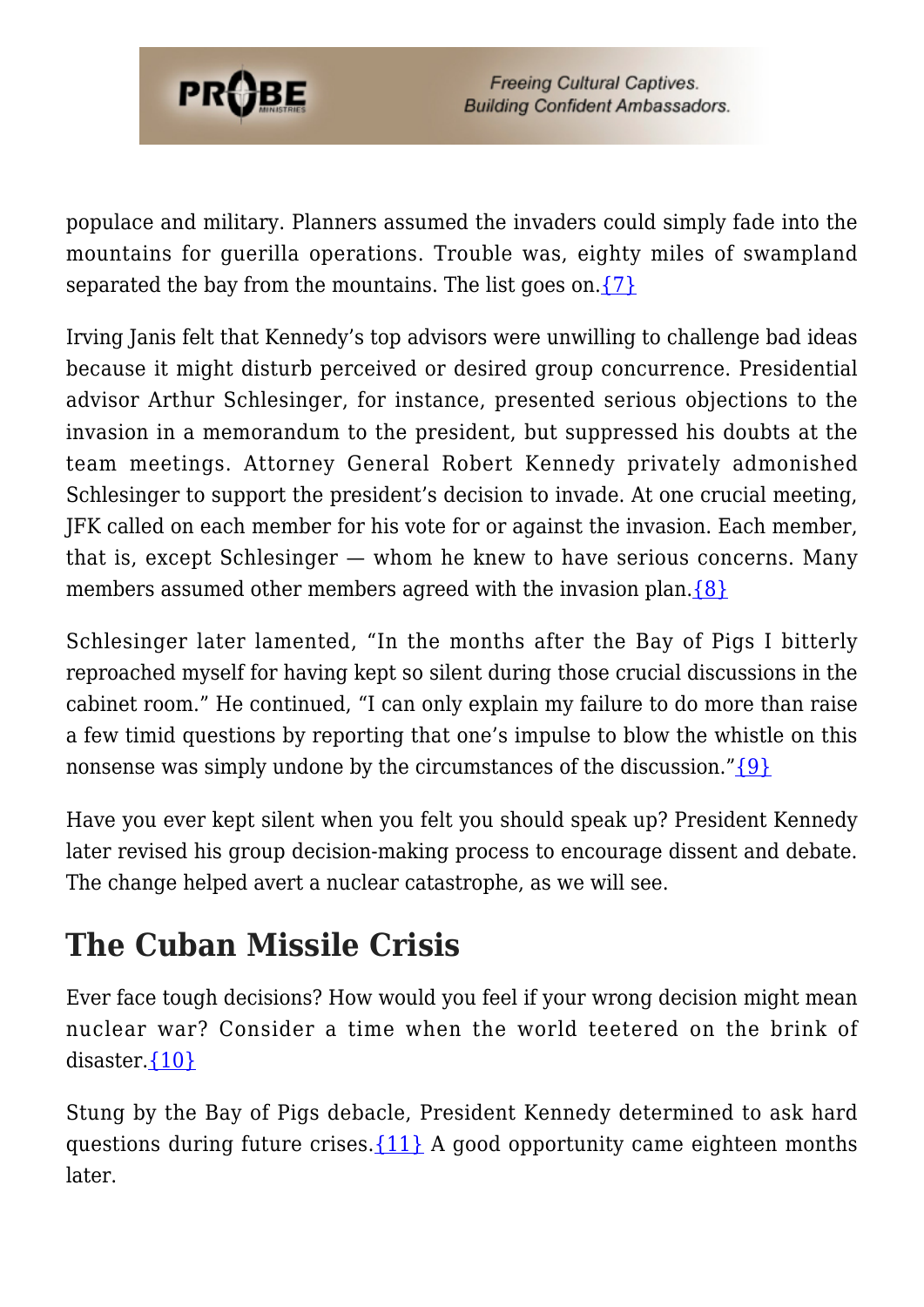

In October 1962, aerial photographs showed Soviet missile sites in Cuba. $\{12\}$ The missile program, if allowed to continue, could reach most of the United States with nuclear warheads.  $\{13\}$  Kennedy's first inclination was an air strike to take out the missiles.[{14}](#page-8-3) His top advisors debated alternatives from bombing and invasion to blockade and negotiation.  $\{15\}$ 

On October 22, Kennedy set forth an ultimatum in a televised address: A U.S. naval "quarantine" would block further offensive weapons from reaching Cuba. Russia must promptly dismantle and withdraw all offensive weapons. Use of the missiles would bring attacks against the Soviet Union.[{16}](#page-8-5)

The U.S. Navy blockaded Cuba. Soviets readied their forces. The Pentagon directed the Strategic Air Command to begin a nuclear alert. On October 24, the world held its breath as six Soviet ships approached the blockade. Then, all six ships either stopped or reversed course. ${17}$  Secretary of State Dean Rusk told a colleague, "We're eyeball to eyeball, and I think the other fellow just blinked." $\{18\}$ 

A maze of negotiations ensued. At the United Nations, U.S. ambassador Adlai Stevenson publicly pressed his Soviet counterpart to confirm or deny Soviet missiles' existence in Cuba. Saying he was prepared to wait for an answer "until hell freezes over," Stevenson then displayed reconnaissance photos to the Security Council.[{19}](#page-8-8) Eventually, Soviet premier Nikita Khrushchev removed the missiles[.{20}](#page-8-9)

Kennedy's decision-making process — though imperfect — had evolved significantly. He challenged military leaders who pressured him to bomb and invade. He heard the CIA's case for air strikes and Stevenson's counsel for negotiation. Advocates for different views developed their arguments in committees then met back together.  $\{21\}$  Robert Kennedy later wrote, "The fact that we were able to talk, debate, argue, disagree, and then debate some more was essential in choosing our ultimate course." ${22}$  Many groupthink mistakes of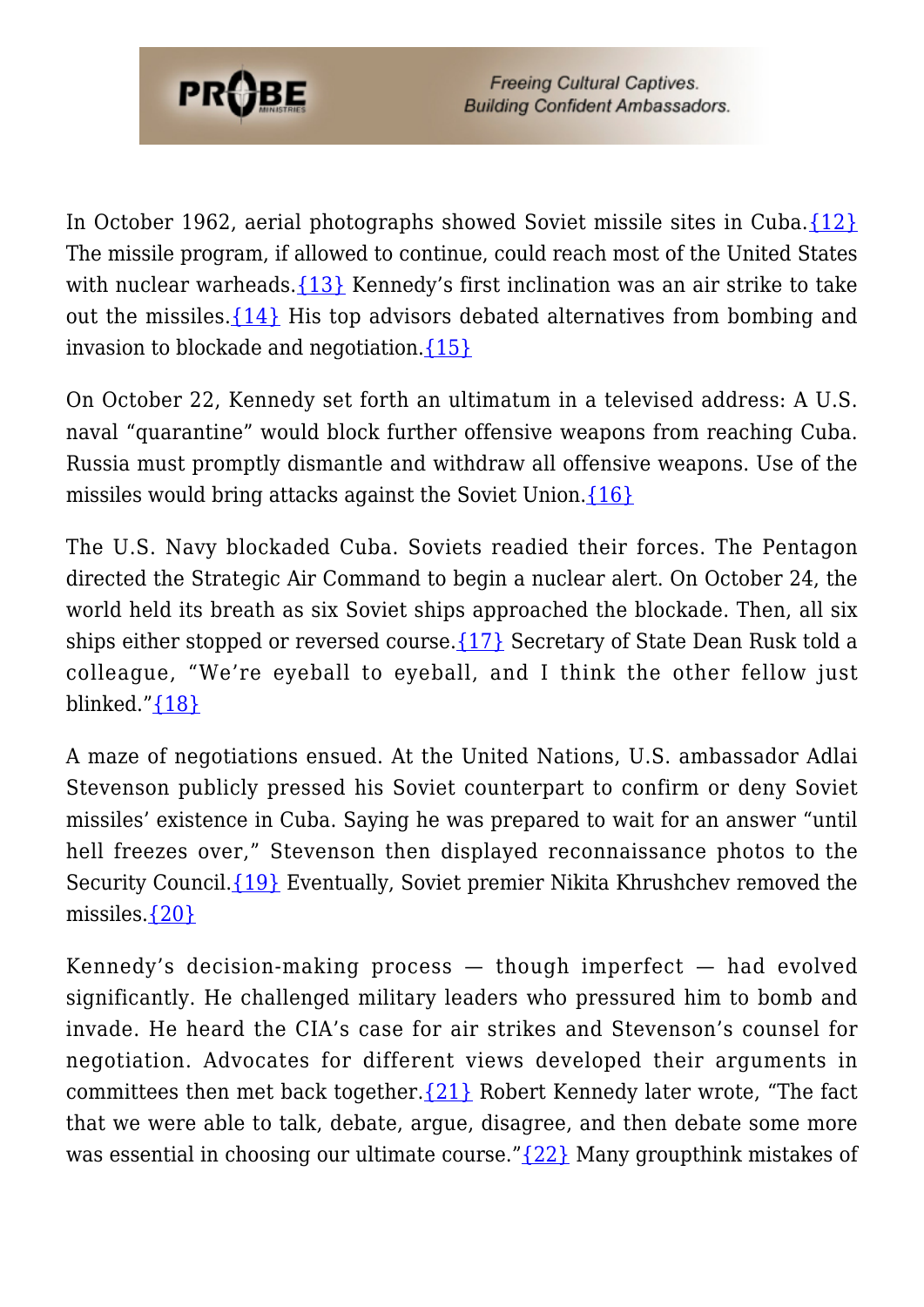

the Bay of Pigs, in which bad ideas went unchallenged, had been avoided. $\{23\}$ 

Groupthink has serious ramifications for government, business, academia, neighborhood, family, and the ministry. One area it has affected is Christian television.

## **Groupthink and the Seductive Televangelist**

Once upon a time, a prominent Christian televangelist, despondent about his rocky marriage, had sexual intercourse with a church secretary.

This televangelist and his wife regularly appeared on international TV, providing physical and spiritual care to hurting people. Television brought in millions of dollars. Their headquarters and conference center displayed a wholesome, positive atmosphere. Yet the operation was quite lavish and included an opulent five-star hotel, white limousine, corporate jet, and bloated salaries.

The distraught secretary contacted ministry headquarters, wanting justice. The ministry paid her hush money, laundered through their builder. Several insiders were aware of the sex scandal and cover up, but turned a blind eye. Many of these top leaders also enjoyed privilege, esteem, comfort, and wealth from the successful ministry.

Eventually, fearing media exposure, the televangelist confessed his sexual episode to the local newspaper and stepped down. The ensuing turmoil became an international soap opera complete with sexual intrigue, power struggles, and legal morass. The televangelist and his VP served prison terms. The builder's wife divorced him because of his involvement with the televangelist's wife, who divorced the televangelist, married the builder and tried to start another TV ministry.

After prison, the televangelist wrote a book admitting wrong  $\{24\}$ , joined an inner city ministry, and remarried. The church secretary had plastic surgery and posed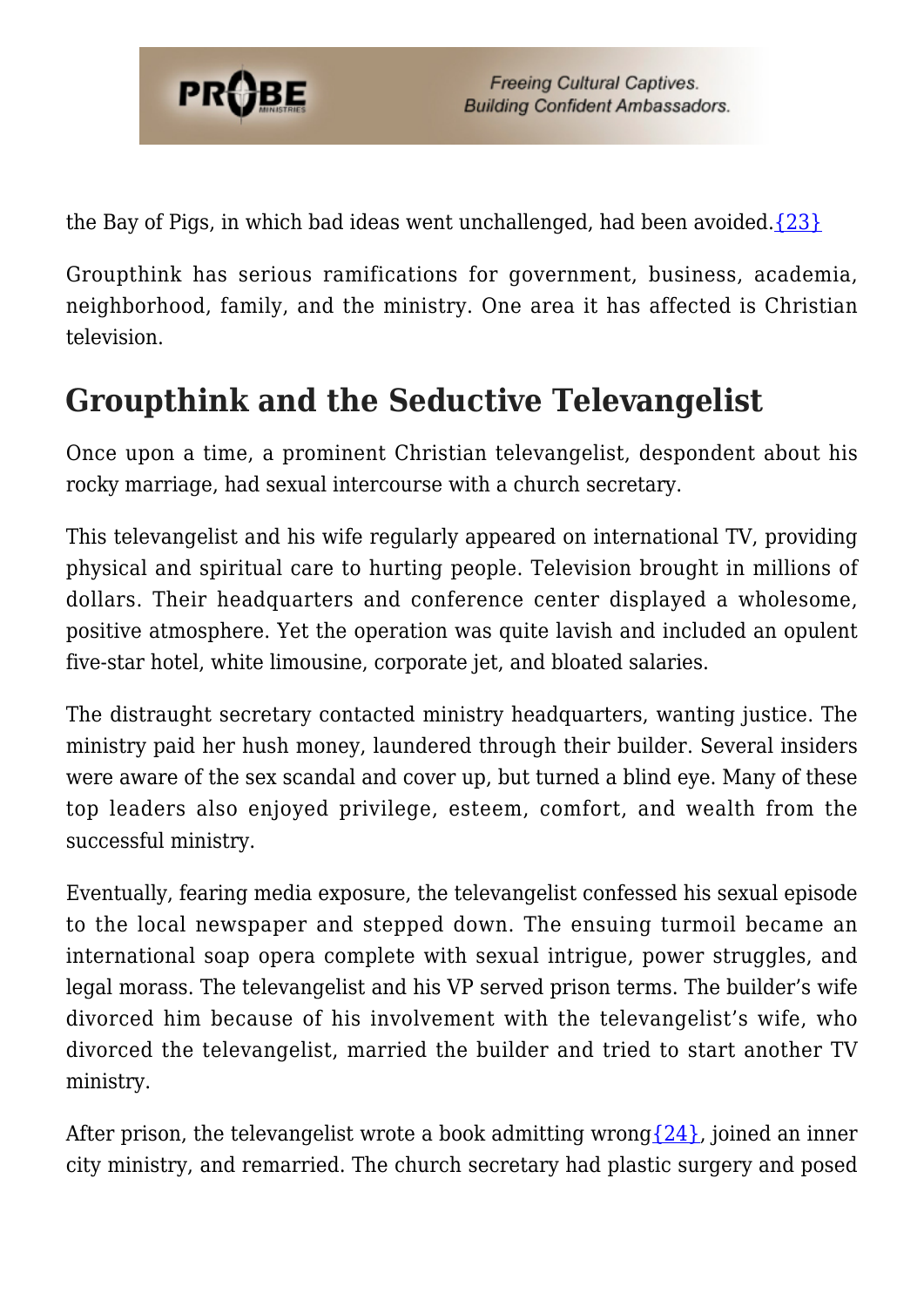

nude for *Playboy*. The local newspaper won a Pulitzer Prize.

You may recognize this as the story of PTL and Jim and Tammy Faye Bakker. [{25}](#page-9-0) Reporter Charles Shepard's book about PTL, *Forgiven*[{26}](#page-9-1)*,* stands as a timely warning to ministry leaders and boards of the temptations of fame and power.

The PTL scandal exhibited several possible symptoms of groupthink $\{27\}$ , such as belief in the group's inherent morality, rationalizations, stereotyping adversaries, and pressures to conform. Desires for approval, pride, greed, and a false sense of well-being stemming from being an accepted member of a wealthy, influential inner circle apparently stifled dissent. Leaders seemed to overlook problems for "the good of the ministry." Richard Dortch, Bakker's second in command, later admitted, "We were wrong. I should have refused the kind of salary I took. . . . We were so caught up in God's work that we forgot about God. It took the tragedy, the kick in the teeth, to bring us to our senses." $\{28\}$ 

Groupthink can affect leaders of all stripes. What lessons might JFK and PTL have for you?

# **Groupthink and You**

As we have seen, Kennedy's presidency provides some potent examples of this psychological theory about flawed group decision-making. When the group culture overvalues internal agreement, members can become unrealistic. $\{29\}$ 

Symptoms of groupthink include:

- *Illusions of invulnerability: "No one can defeat us."*
- *Belief in the group's inherent morality: "We can do no wrong."*
- *Rationalizing away serious problems: "Danger signs? What danger signs?"*
- *Stereotyping the opposition: "Those guys are too dumb or too weak to*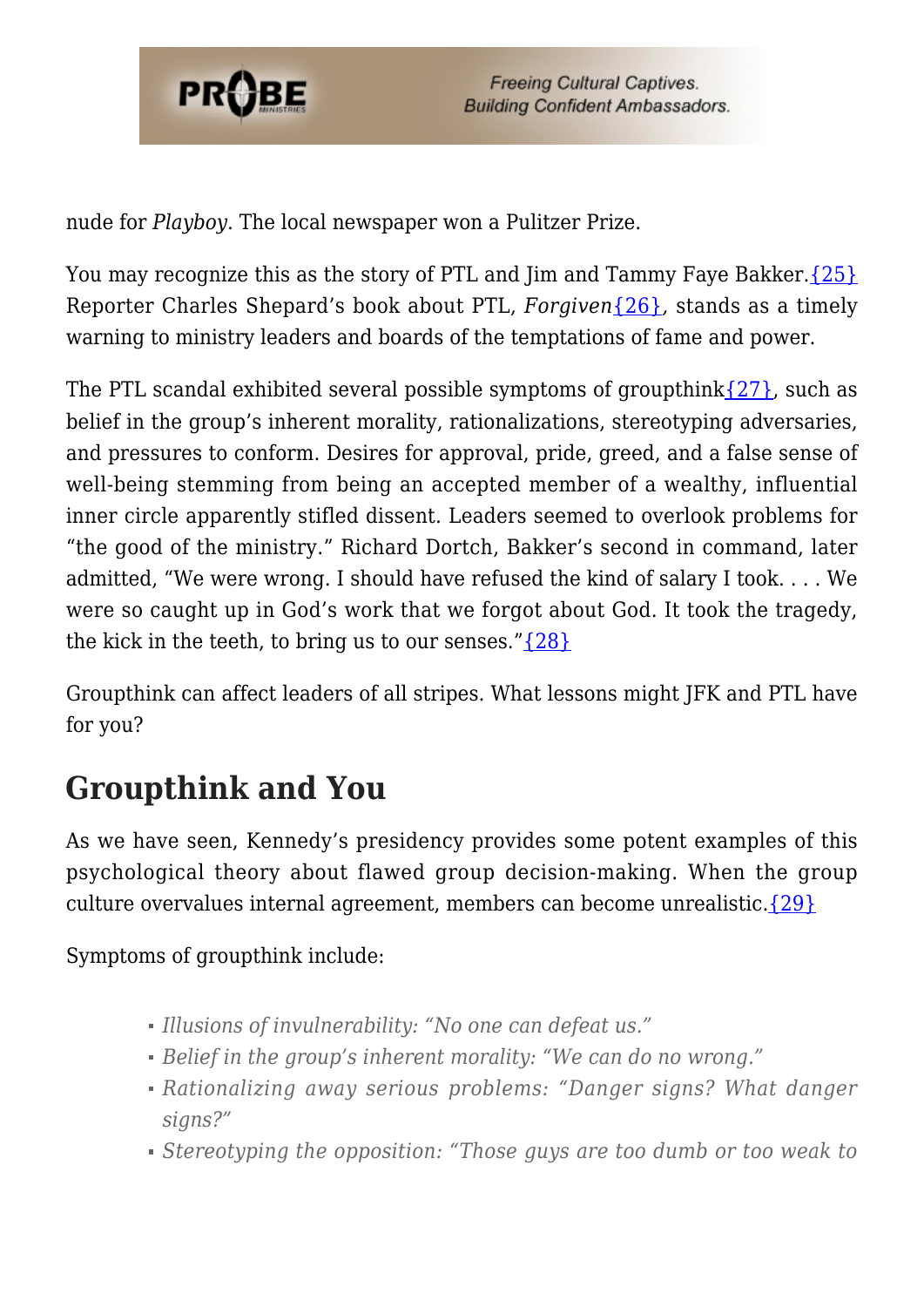

*worry about."*

- *Illusions of unanimity: "Members who keep silent probably agree with the ones who speak out."*
- *Pressuring dissenters: "Look, are you a team player or not?"*

JFK's Bay of Pigs advisors accepted the CIA's flawed plan almost without criticism. Leaders underestimated Castro's military and political capability and overestimated their own. Jim Bakker and his PTL Christian ministry leaders rationalized away sexual and financial impropriety, to their peril.

Of course, not every group succumbs to groupthink. Nor does groupthink explain every bad group decision (decision makers could be inept, greedy or just plain evil, for example).

What about you? What can you do to avoid the groupthink trap? May I offer some suggestions, from a biblical perspective?

First: *Determine to stand for what is right, regardless of the cost.* Jesus of Nazareth, one who stood by his convictions of right, admonished followers to "let your good deeds shine out for all to see, so that everyone will praise your heavenly Father."[{30}](#page-9-5)

Second: *Determine to speak up when the situation warrants it.* One of Jesus' close friends said of certain people too fearful to speak up amidst opposition that "they loved the approval of…[humans] rather than the approval of God."[{31}](#page-9-6) How sad.

Third: *Seek to structure groups to avoid blind conformity and encourage healthy debate.* JFK once said, "When at some future date the high court of history sits in judgment on each of us, it will ask: Were we truly men of courage — with the courage to stand up to one's enemies — and the courage to stand up, when necessary, to one's associates?" $\{32\}$  Paul, a first-century follower of Jesus, encouraged group members to "admonish one another." $\{33\}$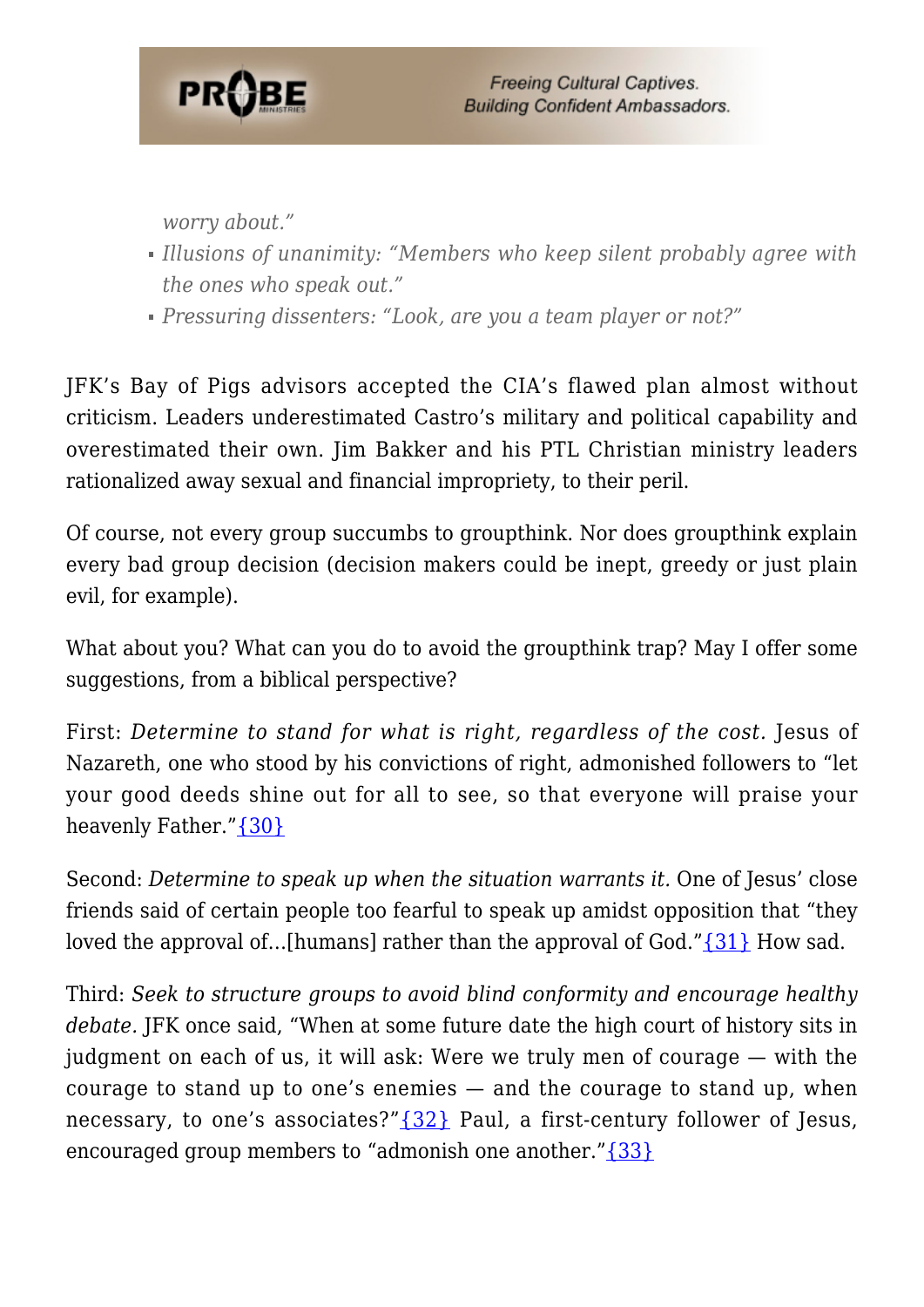

We all have a chance to leave a legacy. John Kennedy left his, which was mixed. PTL left a legacy, also mixed. What legacy will you leave?

#### **Notes**

<span id="page-7-1"></span><span id="page-7-0"></span>1. Robert Dallek, *An Unfinished Life: John F. Kennedy, 1917-1963* (Boston: Little, Brown and Company, 2003).

2. Irving L. Janis, "Groupthink," *Psychology Today* 5:6, November 1971, 43-44, 46, 74-76. See also Irving L. Janis, *Victims of Groupthink* (Boston: Houghton Mifflin Company, 1972).

- <span id="page-7-3"></span><span id="page-7-2"></span>3. Dallek, op. cit., p. 367.
- <span id="page-7-4"></span>4. Ibid., 375.
- <span id="page-7-5"></span>5. Ibid., 366.
- <span id="page-7-6"></span>6. Ibid., 363.

7. For a summary of the invasion and various assessments of its many flaws, see Ibid., 356-372; and Michael Warner, "Lessons Unlearned: The CIA's Internal Probe of the Bay of Pigs Affair," Studies in Intelligence: A collection of articles on the theoretical, doctrinal, operational and historical aspects of intelligence, 42:2, Winter 1998-1999, [www.cia.gov/csi/studies/winter98-99/art08.html](http://www.cia.gov/csi/studies/winter98-99/art08.html).

<span id="page-7-8"></span><span id="page-7-7"></span>8. Janis 1971, op. cit., especially 46, 74.

<span id="page-7-9"></span>9. Ibid., 74.

10. Most of the historical material for this section is taken from Dallek, op. cit., 535-574. Another useful summary of the Cuban missile crisis by a former *New York Times* reporter who covered it from Washington, D.C. — and became a participant, of sorts — is Max Frankel, "Learning from the Missile Crisis,"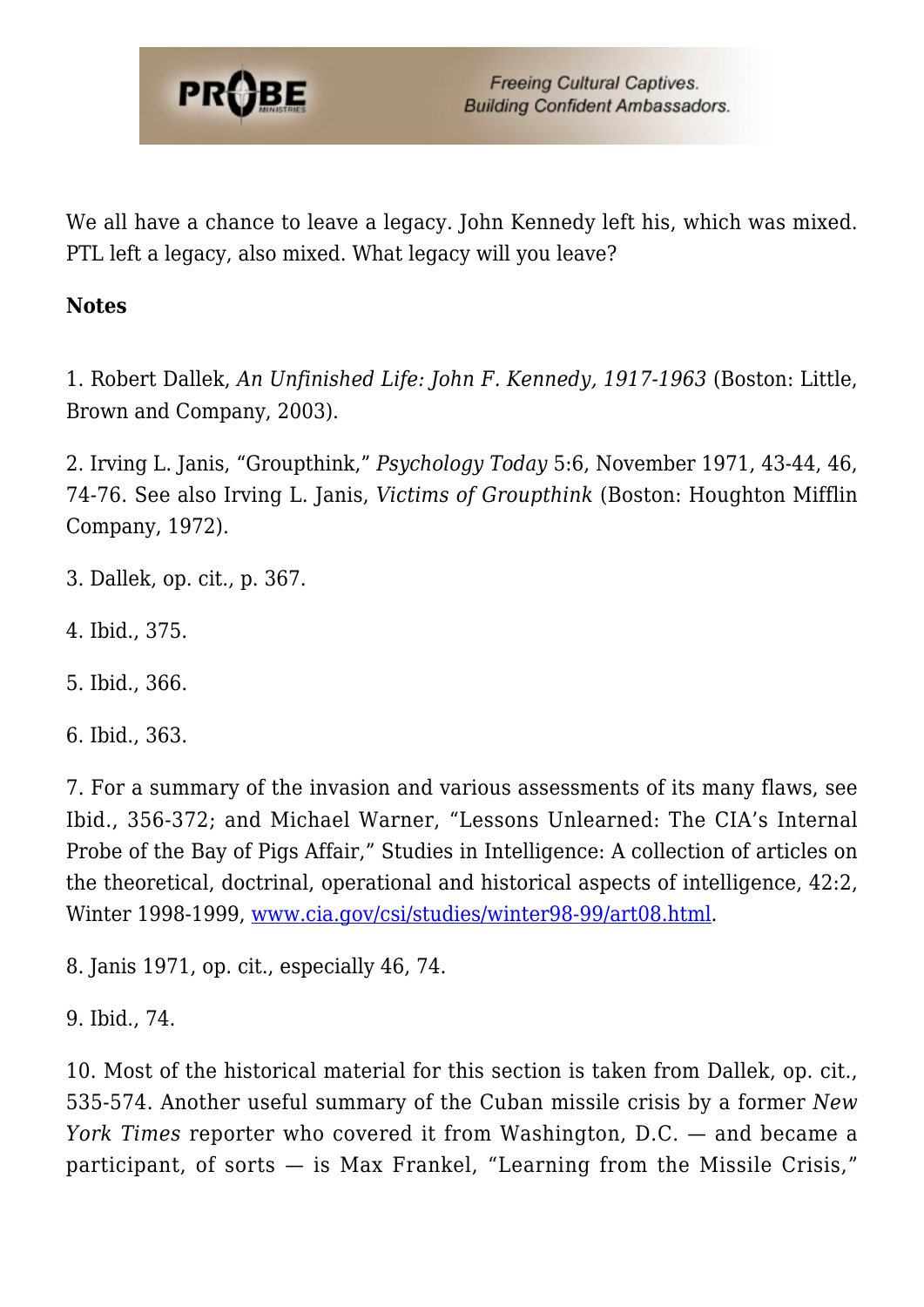

**Freeing Cultural Captives. Building Confident Ambassadors.** 

*Smithsonian Magazine*, **October** 2002, [www.smithsonianmag.si.edu/smithsonian/issues02/oct02/missile\\_crisis\\_full\\_1.html](http://www.smithsonianmag.si.edu/smithsonian/issues02/oct02/missile_crisis_full_1.html) . For a collection of declassified documents from the crisis, see Laurence Chang and Peter Kornbluh, eds., *The Cuban Missile Crisis, 1962: A National Security Archive Documents Reader,* 2nd edition (New York: The New Press, 1998); the Introduction is reproduced at [www.gwu.edu/~nsarchiv/nsa/cuba\\_mis\\_cri/declass.htm.](http://www.gwu.edu/~nsarchiv/nsa/cuba_mis_cri/declass.htm)

- <span id="page-8-1"></span><span id="page-8-0"></span>11. Dallek, op. cit., 368, 372.
- <span id="page-8-2"></span>12. Ibid., 544.
- <span id="page-8-3"></span>13. Ibid., 559.
- <span id="page-8-4"></span>14. Ibid., 547.
- <span id="page-8-5"></span>15. Ibid., 547-58.
- <span id="page-8-6"></span>16. Ibid., 558-59.
- <span id="page-8-7"></span>17. Ibid., 561-562.
- <span id="page-8-8"></span>18. Ibid., 562.
- <span id="page-8-9"></span>19. Ibid., 564-565.
- <span id="page-8-10"></span>20. Ibid., 562-572.
- <span id="page-8-11"></span>21. Ibid., 550-56.

<span id="page-8-12"></span>22. Robert Kennedy, *Thirteen Days: A Memoir of the Cuban Missile Crisis* (New York: W. W. Norton, 1969), 111; in Chang and Kornbluh, op. cit., Introduction, [www.gwu.edu/~nsarchiv/nsa/cuba\\_mis\\_cri/declass.htm.](http://www.gwu.edu/~nsarchiv/nsa/cuba_mis_cri/declass.htm)

<span id="page-8-13"></span>23. Janis 1971, op. cit., 76.